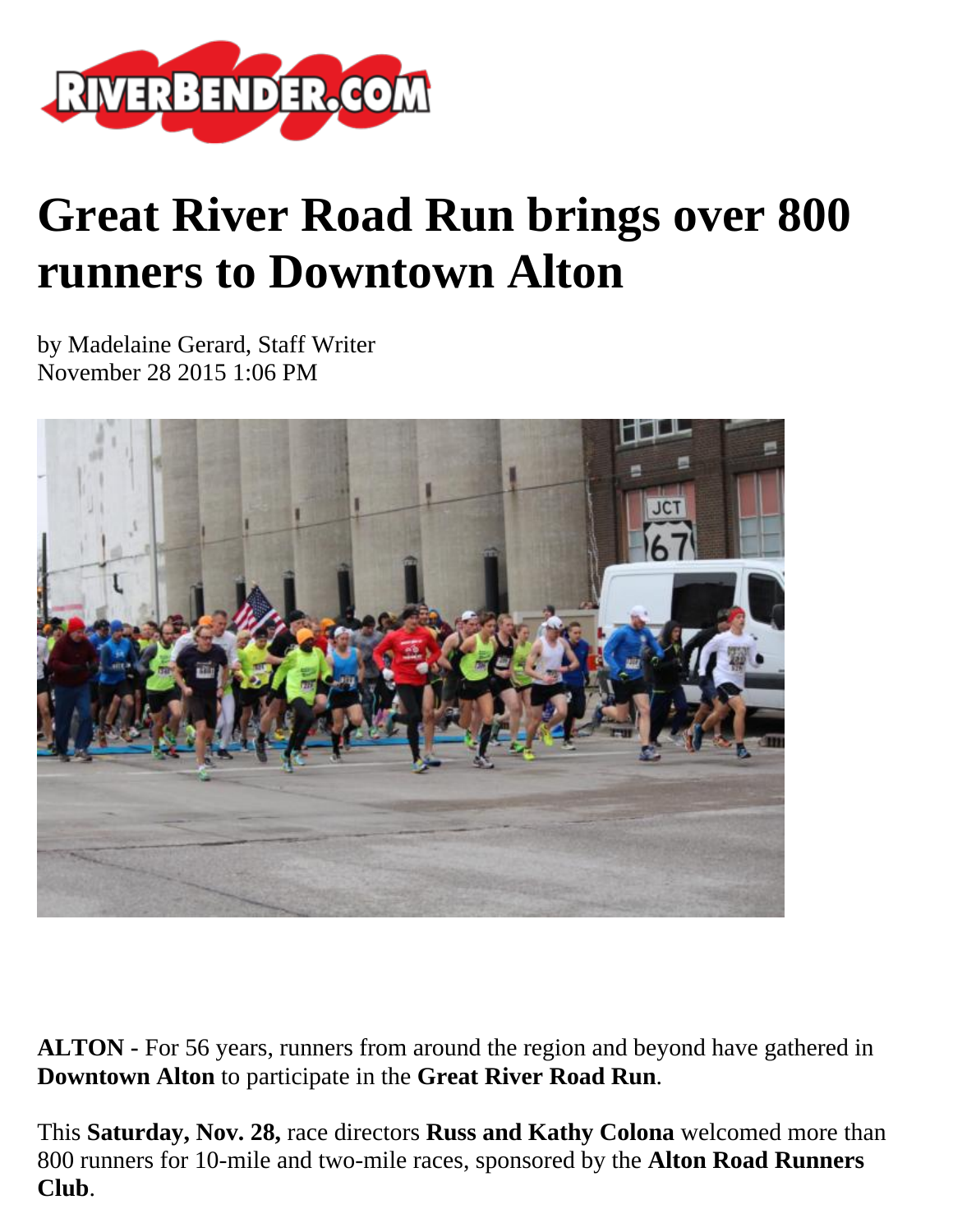"It's a great tradition that residents around the area have the opportunity to participate in," Kathy Colona said as she was taking in registration forms at the race's command center at **Mac's Time Out.**

After a small delay due to a lack of traffic cones on the River Road to block traffic from the runner's path, the race began as Russ Colona kicked off the race with a sharp blow of an air horn.



Racers began the 10-mile trek down the **Great River Road or Route 100.** Runners crossed right into **Jersey County** and then turned around to head back toward Downtown Alton.

"I love seeing all of the people," Colona said. "Since it's a big event, people come back year after year to run. We have some great volunteers that help us and brave this crazy weather every year."

**Edwardsville native Luke Padesky, 23, crossed over the finish line with a time of 54: 28.31.** A little over 10 seconds later, at a time of 54:39.03, Josh Kaplan, 29, of Seattle, Wash. came in second place. **Alton native Dave Janet, 24, came in almost five seconds behind his predecessor at a time of 54:44.35.**